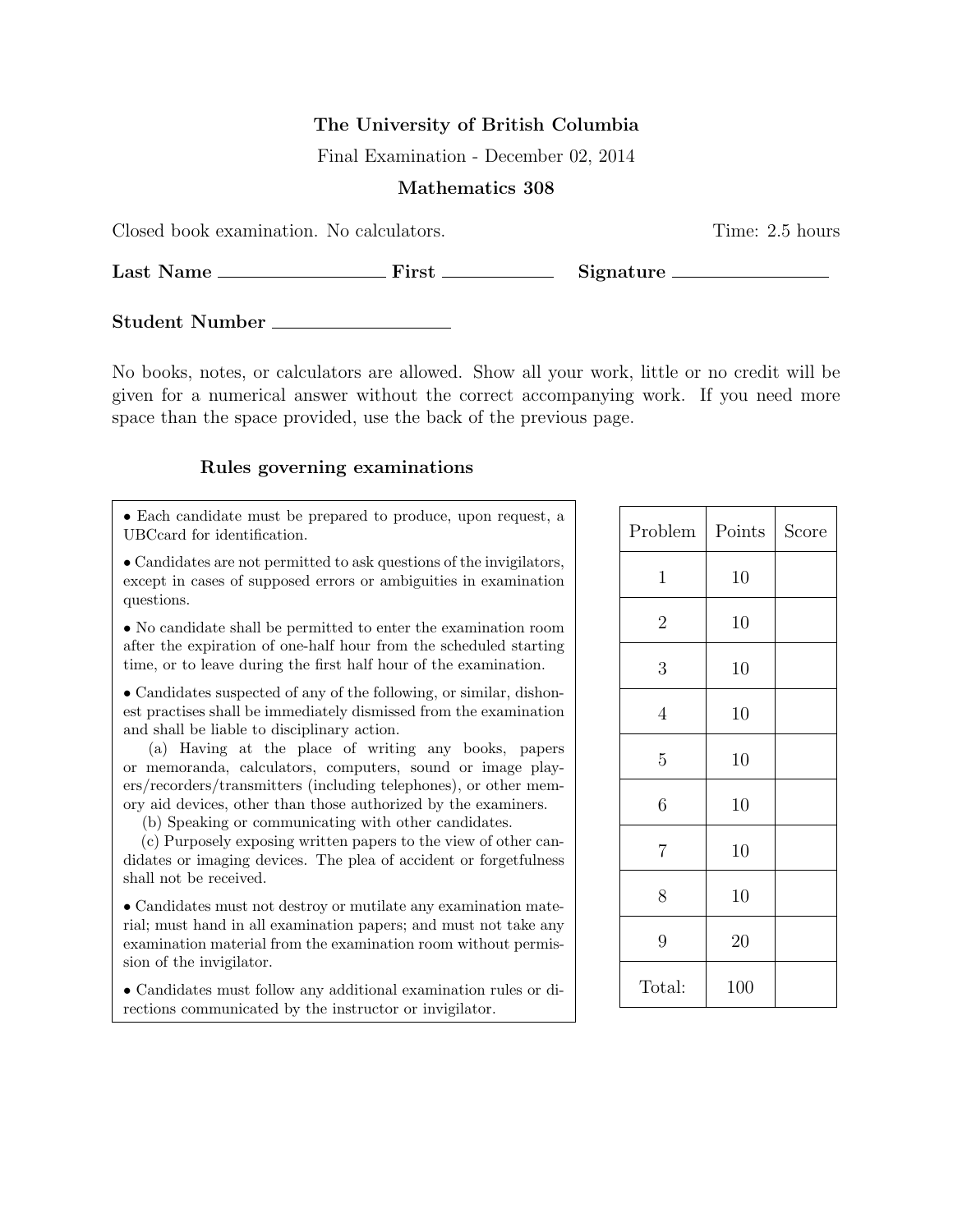1. Let  $A = (3, 2, -2), B = (4, 4, -3), C = (6, 1, -1)$  be three points on a plane P in  $\mathbb{R}^3$ . (a) (5 points) Find the equation form of the plane P.

(b) (2 points) Do the points  $A, B, C$  and  $D = (4, -3, 1)$  lie on the same plane? Justify your answer.

(c) (3 points) Find the area of  $\triangle ABC$ .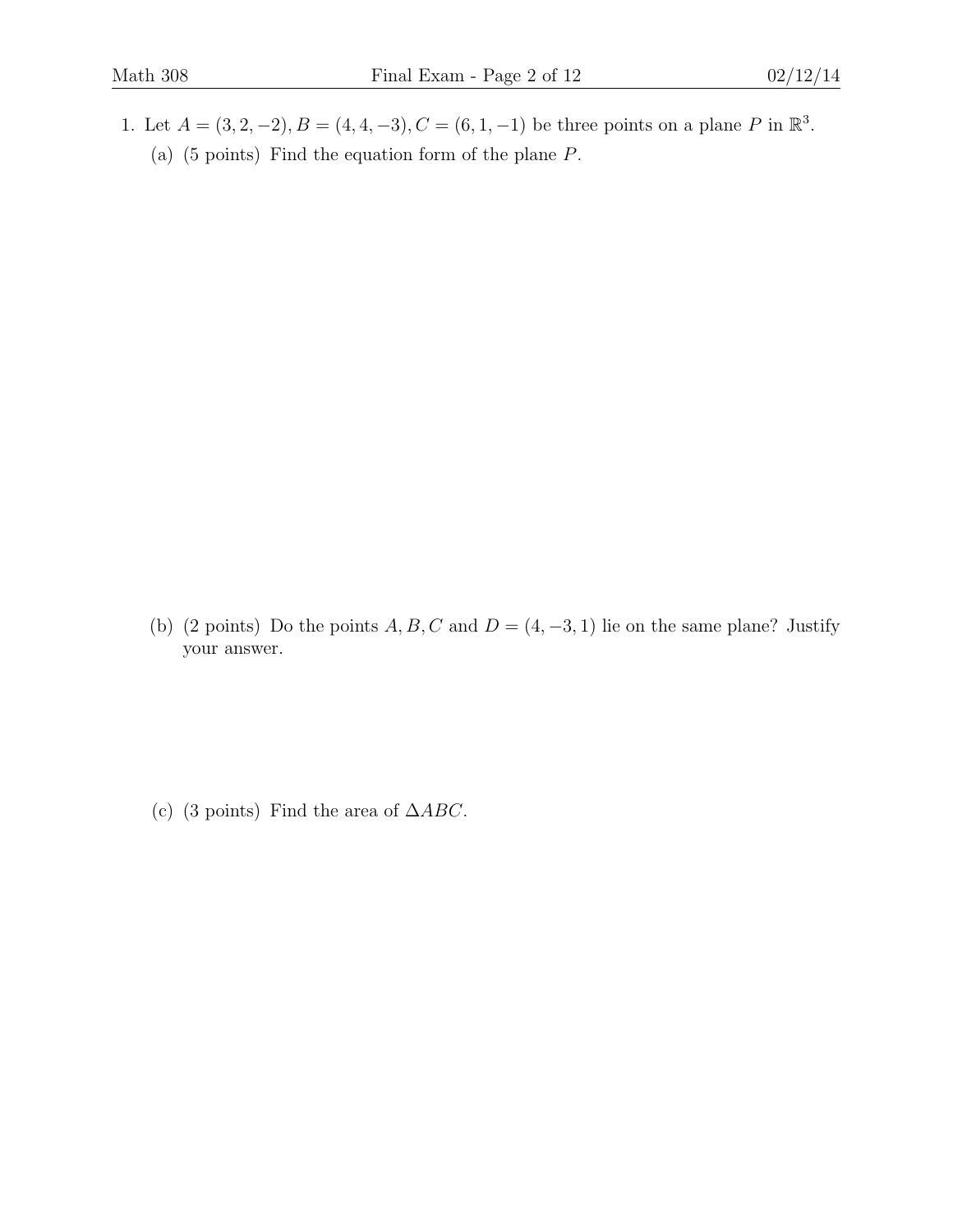- 2. Let  $L_1, L_2$  be parallel lines in  $\mathbb{R}^3$ . Suppose that  $A = (4, -3, 7)$  is a point on  $L_1$  and an equation form of  $L_2$  is given by  $\begin{cases} x - 7y + 2z = 0 \\ 0 \end{cases}$  $x - 4y + z = 0.$ 
	- (a) (4 points) Find the parametric form of  $L_1$ .

(b) (6 points) Find the distance between  $L_1$  and  $L_2$ .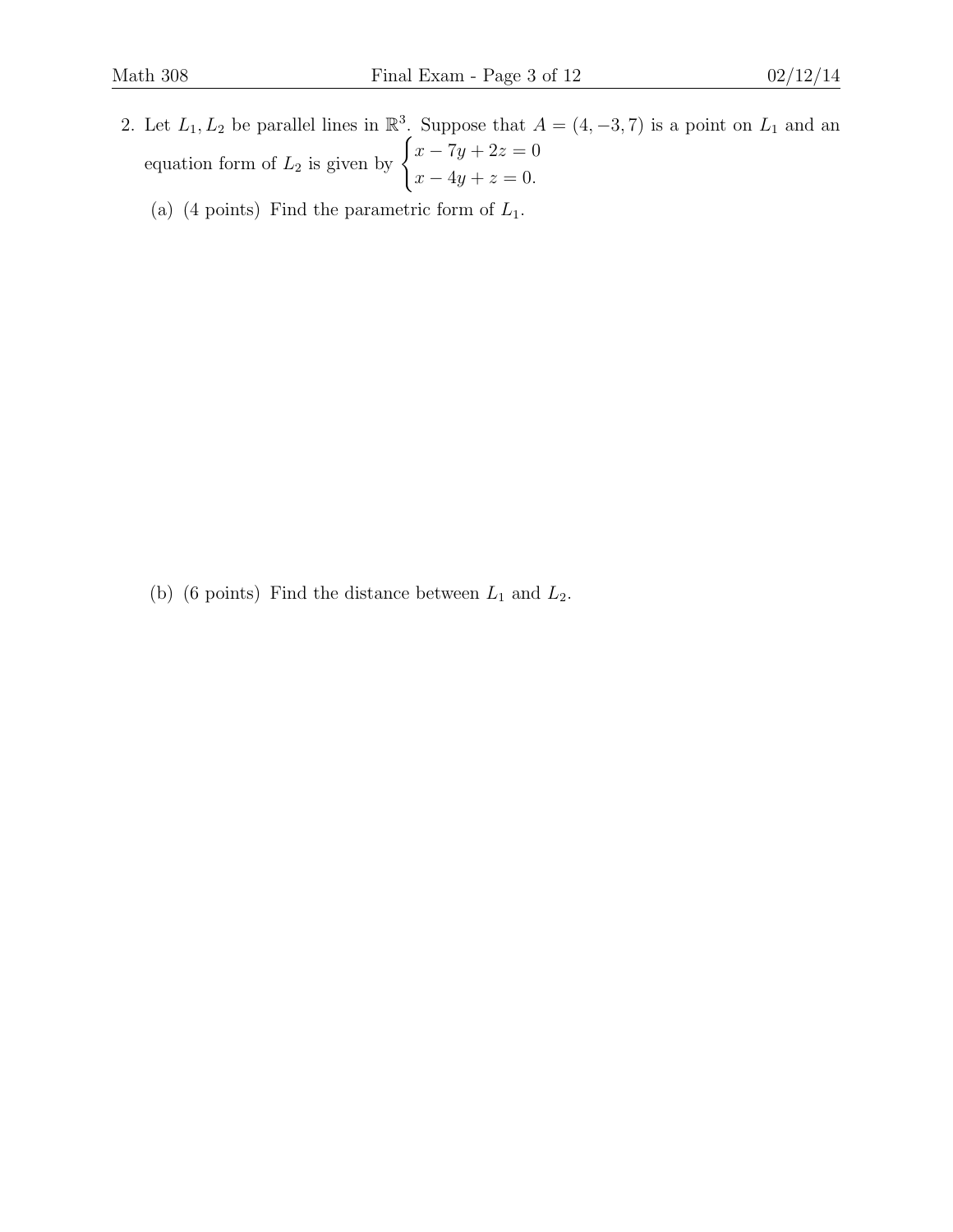3. (a) (3 points) Suppose the line  $L(t) = (1,3,a) + t(1,2,b)$  lies entirely on the plane  $P: x + 2y - z = 10$ . Find the values of the constants a and b.

(b) (4 points) Suppose that  $A = (1, 1, 2)$  is a vertex of a parallelepiped in  $\mathbb{R}^3$  and  $B = (2, 1, 3), C = (3, 2, 2)$  and  $D = (0, 2, 6)$  are the three adjacent vertices of A. Find the coordinates of the vertex E opposite to A.

(c) (3 points) Let  $\theta$  be the acute angle between the line  $(-5, 3, 2) + t(1, 1, 1)$  and the plane  $2x + 2y - z = 7$ . Find  $\cos \theta$ .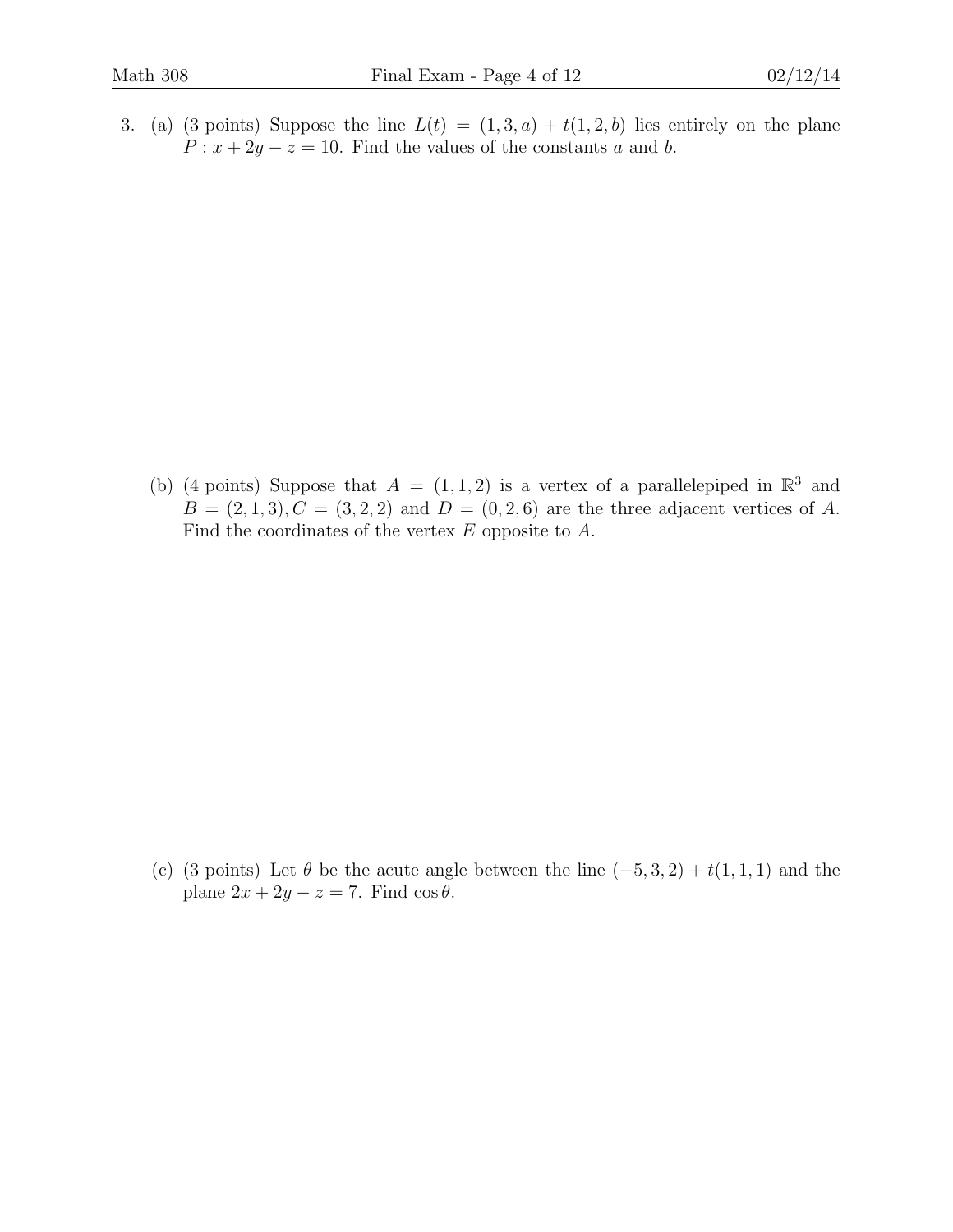4. (a) (3 points) State Playfair's axiom in plane geometry.

(b) (2 points) Determine whether each of the following statements is true or false in a geometry that satisfies all the axioms, except for postulate 5, in Euclid's Elements.

| i. We can construct an equilateral triangle.                                    |  |
|---------------------------------------------------------------------------------|--|
| ii. Given a straight line $L$ and a point $A$ not on it, there exists a         |  |
| straight line parallel to $L$ through $A$ .                                     |  |
| iii. If a straight line falling on two straight lines $L_1$ and $L_2$ makes the |  |
| alternate angles equal to one another, then $L_1, L_2$ are parallel.            |  |
| iv. Straight lines parallel to the same straight line are also parallel.        |  |

(c) (5 points) Assuming all the axioms in Elements, prove that the sum of interior angles of a triangle is two right angles. You can use all the definitions, postulates, common notions and propositions listed on the last page of the exam paper. Justify each step in your argument carefully and state all the axioms and propositions used.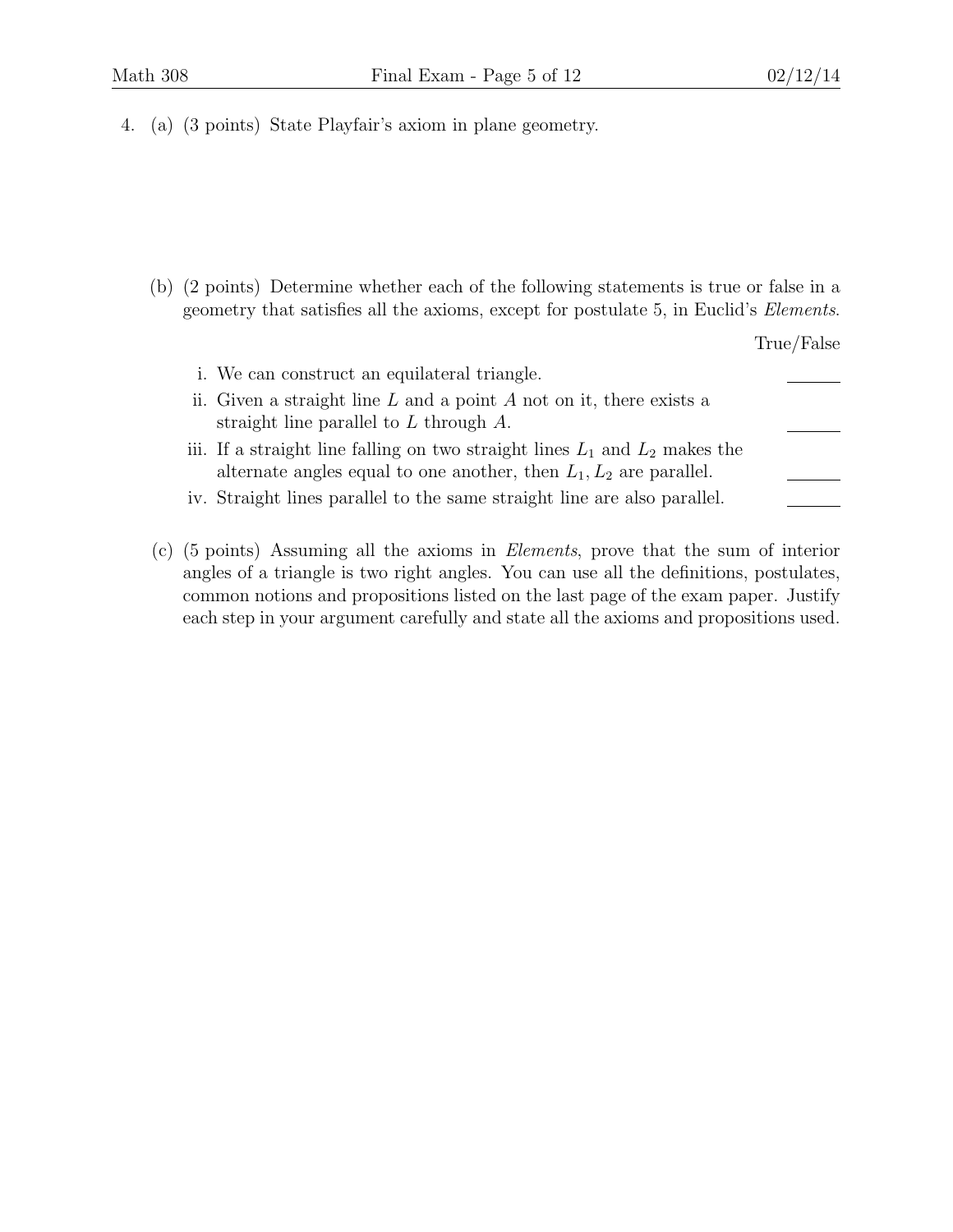5. (10 points) In the figure below,  $\Delta ABC$  has a right angle at A and  $BCDE$ ,  $ACFG$ ,  $ABHI$ are squares on the three sides  $\triangle ABC$ . AJK is a straight line parallel to CD. Prove that the quadrilaterals  $ACFG$  and  $CDKJ$  have equal area. You can use all the definitions, postulates, common notions and propositions listed on the last page of the exam paper. Justify each step in your argument carefully and state all the axioms and propositions used. (Hint: Join  $AD$  and  $BF$ )

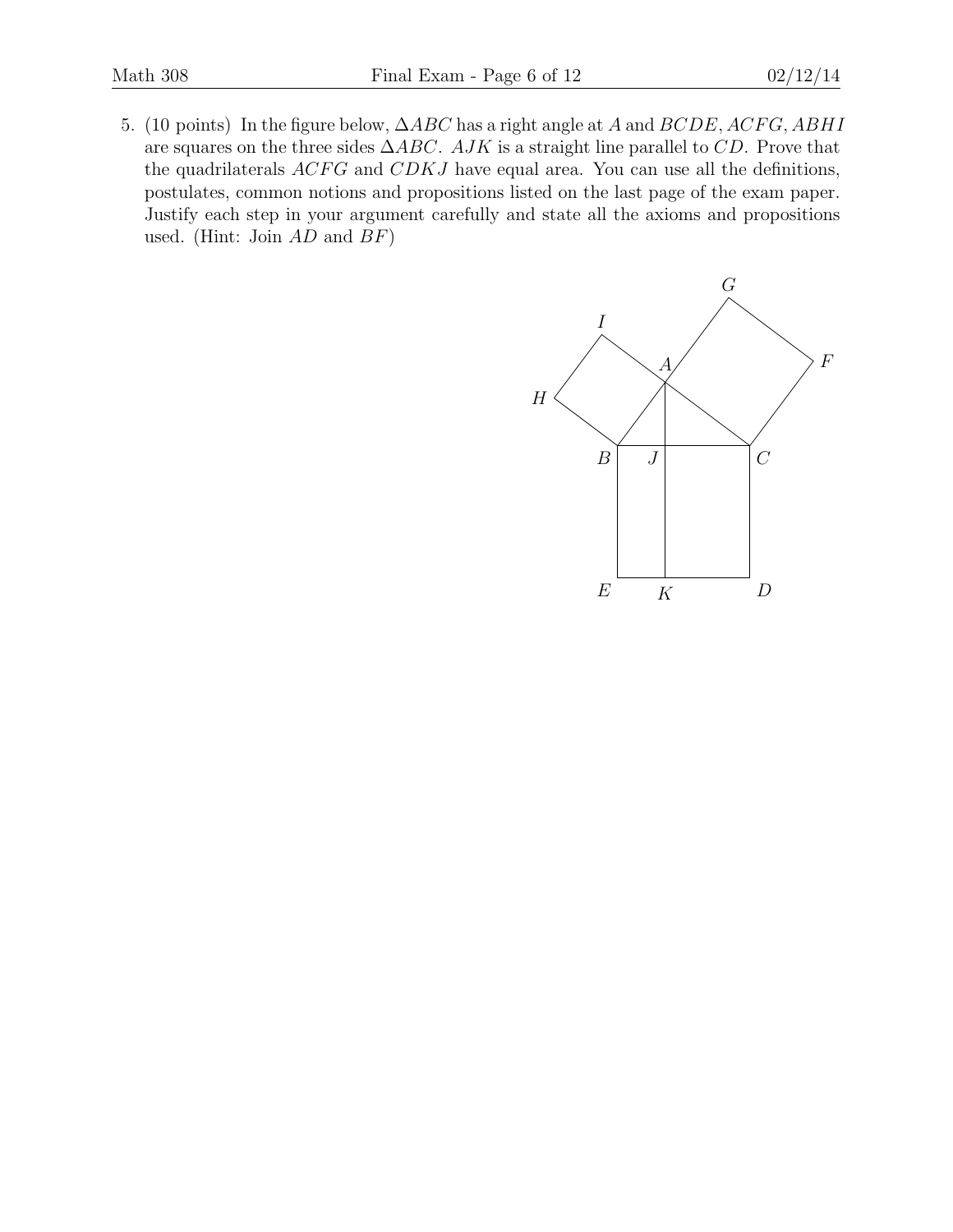6. (a) (6 points) Find an unit vector on the axis of rotation of the rotary reflection T defined by  $T(\vec{x}) = M\vec{x}$ , where

$$
M = \frac{1}{9} \begin{pmatrix} -8 & -1 & -4 \\ -1 & -8 & 4 \\ 4 & -4 & -7 \end{pmatrix}
$$

(b) (4 points) Show that the composition  $S \circ T$  of two isometries  $S, T : \mathbb{R}^n \to \mathbb{R}^n$  is also an isometry.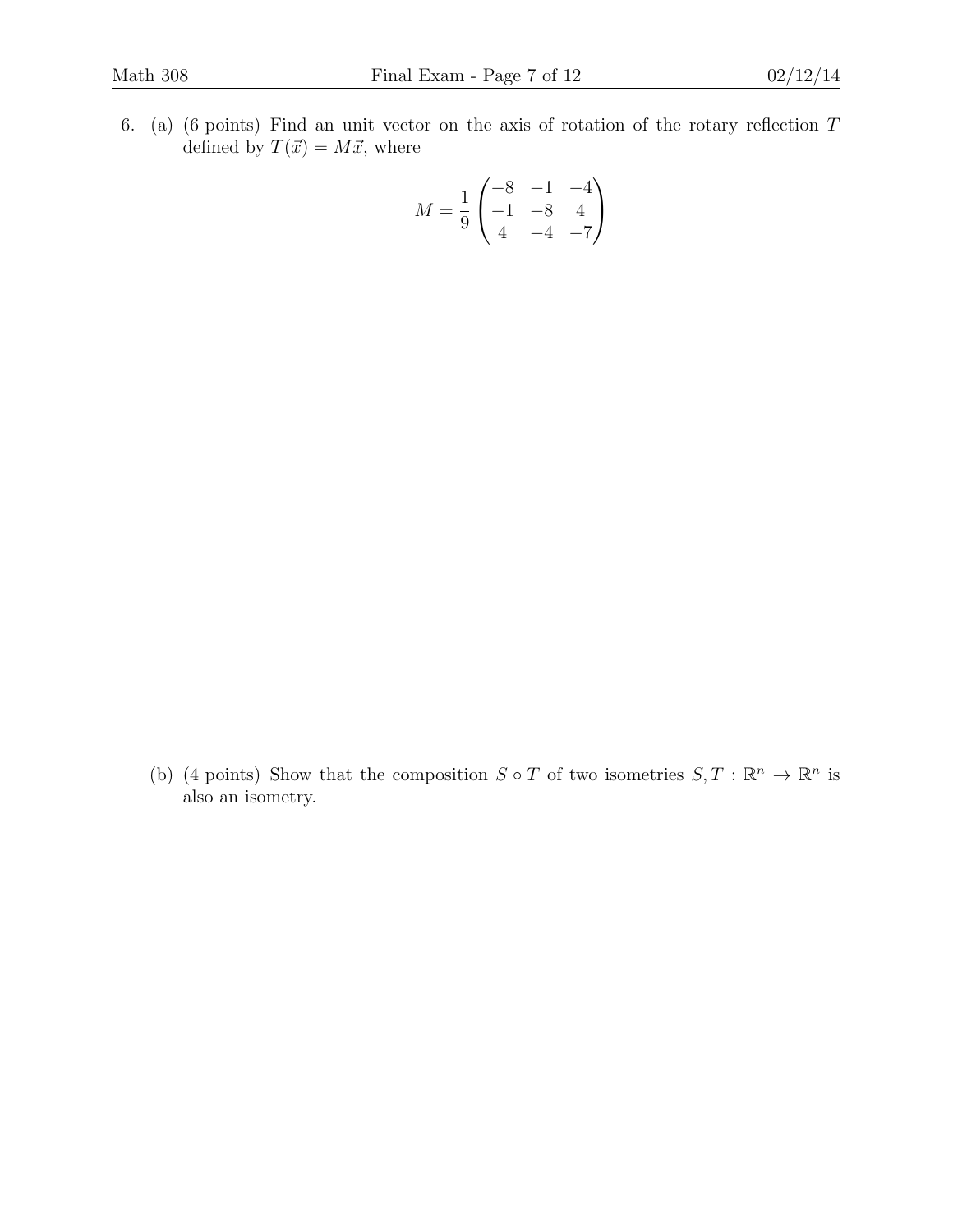7. (a) (5 points) Determine whether the isometry defined by each orthogonal matrix below is a reflection across a line or a plane, a rotation or a rotary reflection. Justify your answer. You do not need to find the plane/line/angle of reflection/rotation.

i. 
$$
\frac{1}{5} \begin{pmatrix} 3 & -4 \ -4 & -3 \end{pmatrix}
$$

ii. 
$$
\frac{1}{13}\begin{pmatrix} -12 & 0 & 5\\ 0 & 13 & 0\\ -5 & 0 & -12 \end{pmatrix}
$$

(b) (5 points) Find the matrix associated to the reflection  $\text{Ref}_L : \mathbb{R}^2 \to \mathbb{R}^2$ , where L is the line  $2x - 5y = 0$  in  $\mathbb{R}^2$ .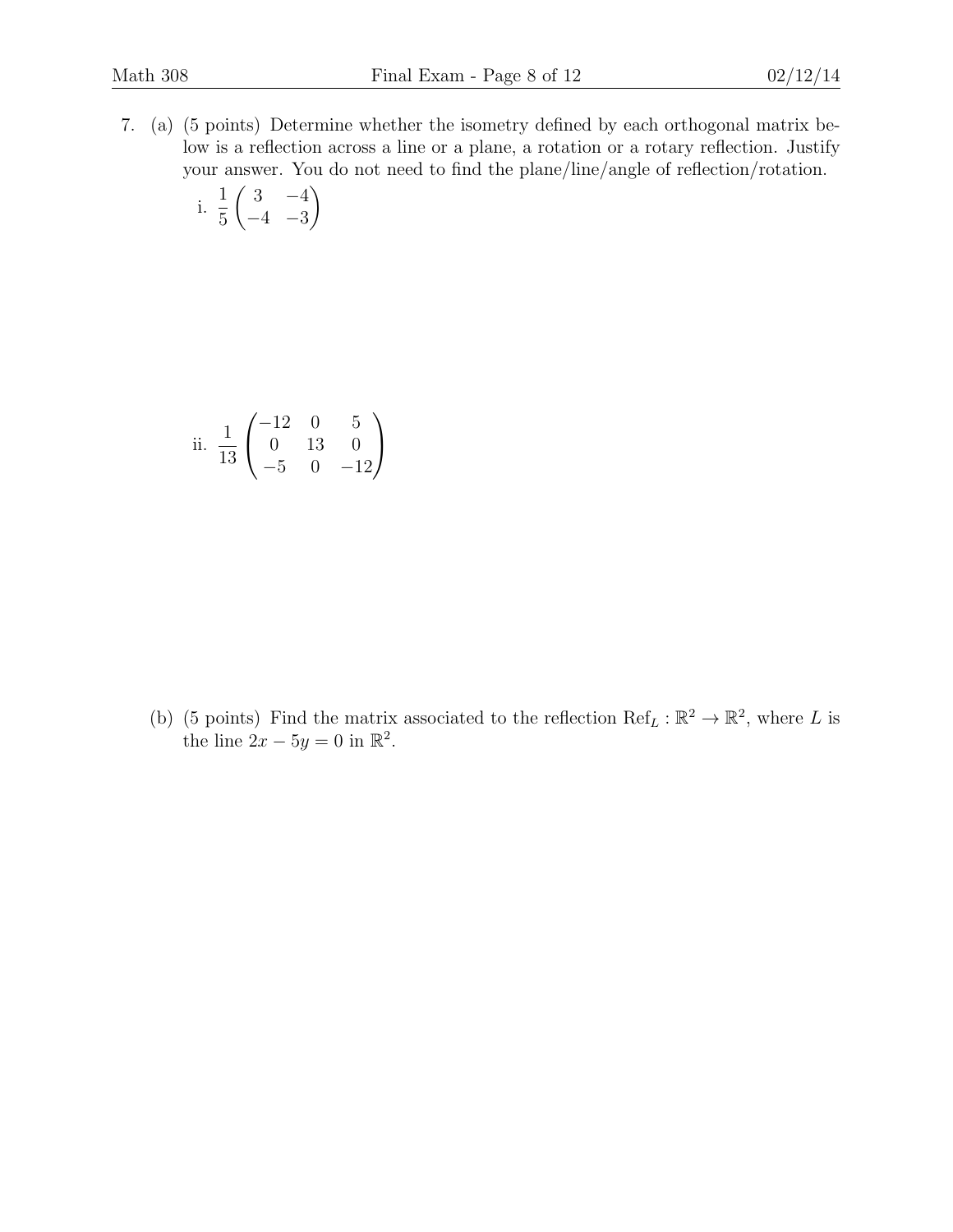- 8. For the following short questions, you only need to write down the correct answers for full credit. However, partial credit will be awarded for incorrect answer with substantially correct explanations.
	- (a) (3 points) List all the possible numbers of faces of Platonic solids? How many edges and vertices does the Platonic solid with the most number of faces have?

(b) (3 points) List all the *n* among  $60 \le n \le 120$  such that regular *n*-gons are constructible by a compass and a straightedge.

(c) (4 points) i. Which of the following complex numbers are constructible?

|         |  | $e^{5\pi i/7}$ | $\cos(3\pi/5)$ |
|---------|--|----------------|----------------|
| Yes/No? |  |                |                |

ii. Given a figure of a regular 49-gon, a compass and a straightedge, which of the following regular  $n$ -gons can be constructed?

| $\sim$<br>' U                          | - | - - | ∼ -<br>-- | $\alpha$<br>UJ | $\sim$ $\sim$<br>۰.<br>$\check{ }$ | າ 4 1<br>343 |
|----------------------------------------|---|-----|-----------|----------------|------------------------------------|--------------|
| Yes/<br>റ<br>$\sqrt{2}$<br>$1\sqrt{1}$ |   |     |           |                |                                    |              |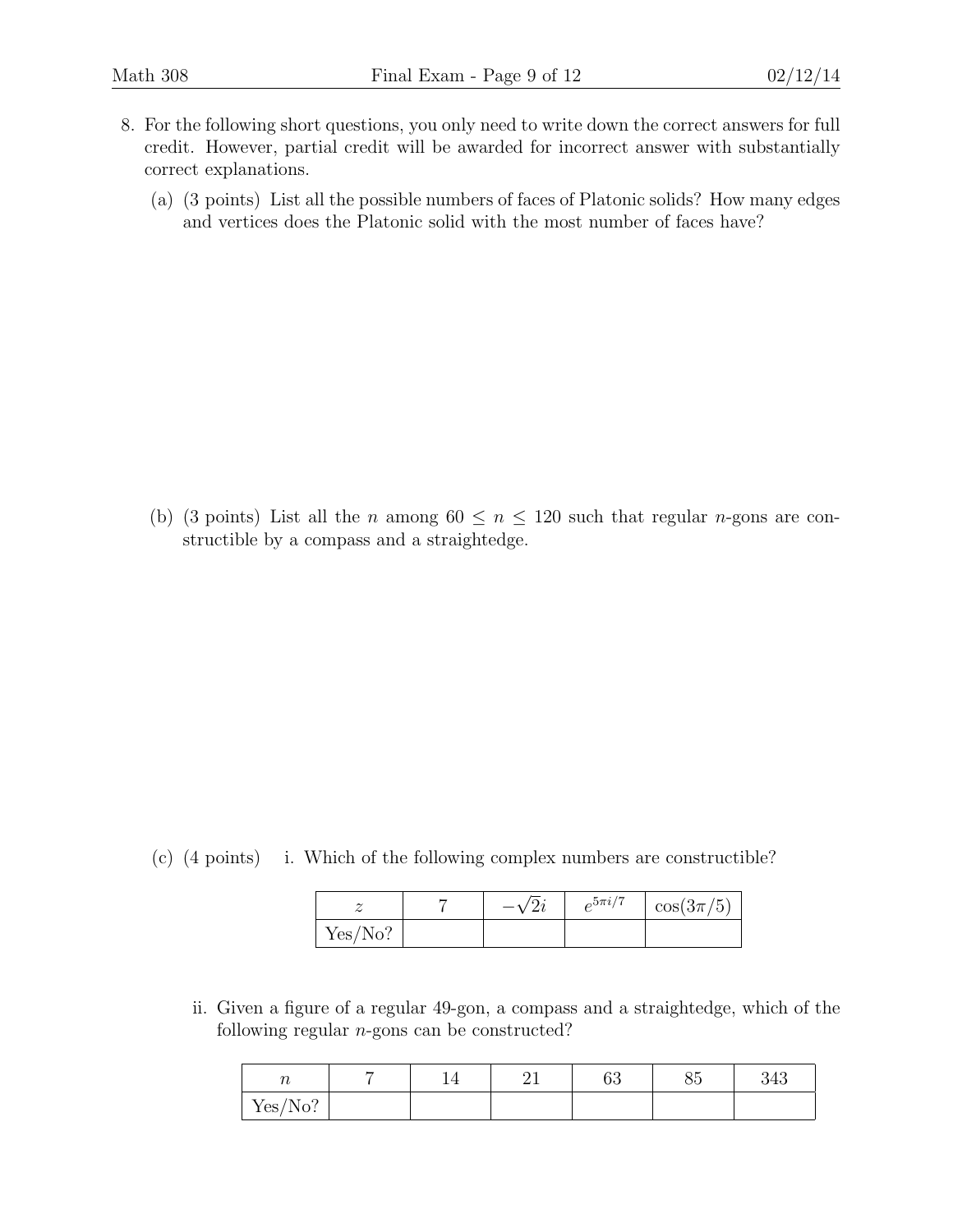- 9. Do the following constructions using compass and straightedge. Show all the lines and circles you draw in the intermediate steps. You can give brief explanations for your constructions but they are not required.
	- (a) (5 points) Trisect the line  $AB$  below. Label the trisection points by  $X, Y$ .



(b) (5 points) You are given a line AB of unit length below.

# $A \longrightarrow B$

Use this scale to construct a line of length  $\sqrt{10}$  and label the endpoints by X, Y.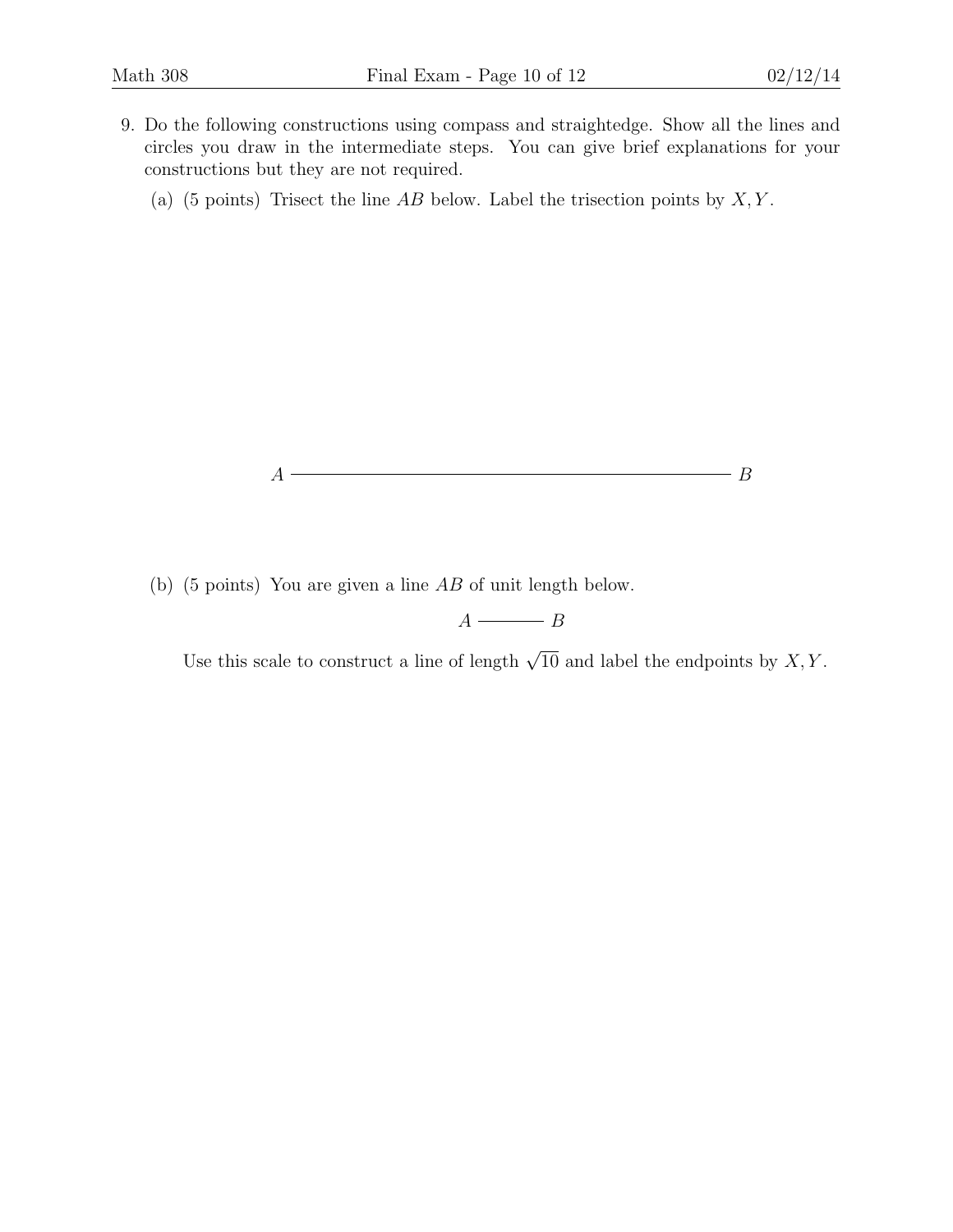(c) (5 points) Construct the inscribed circle of the triangle. Label its center by I.



(d) (5 points) Given a point A and a line  $BC$  below, construct a line  $AX$  with length equal to BC using Euclid's collapsing compass and a straightedge. In other words, you can only use a line from the center as the radius when constructing circles (or arcs) as in postulate 3 of Elements. You do not need to state the axioms you use.

 $A$ .

 $B$   $C$